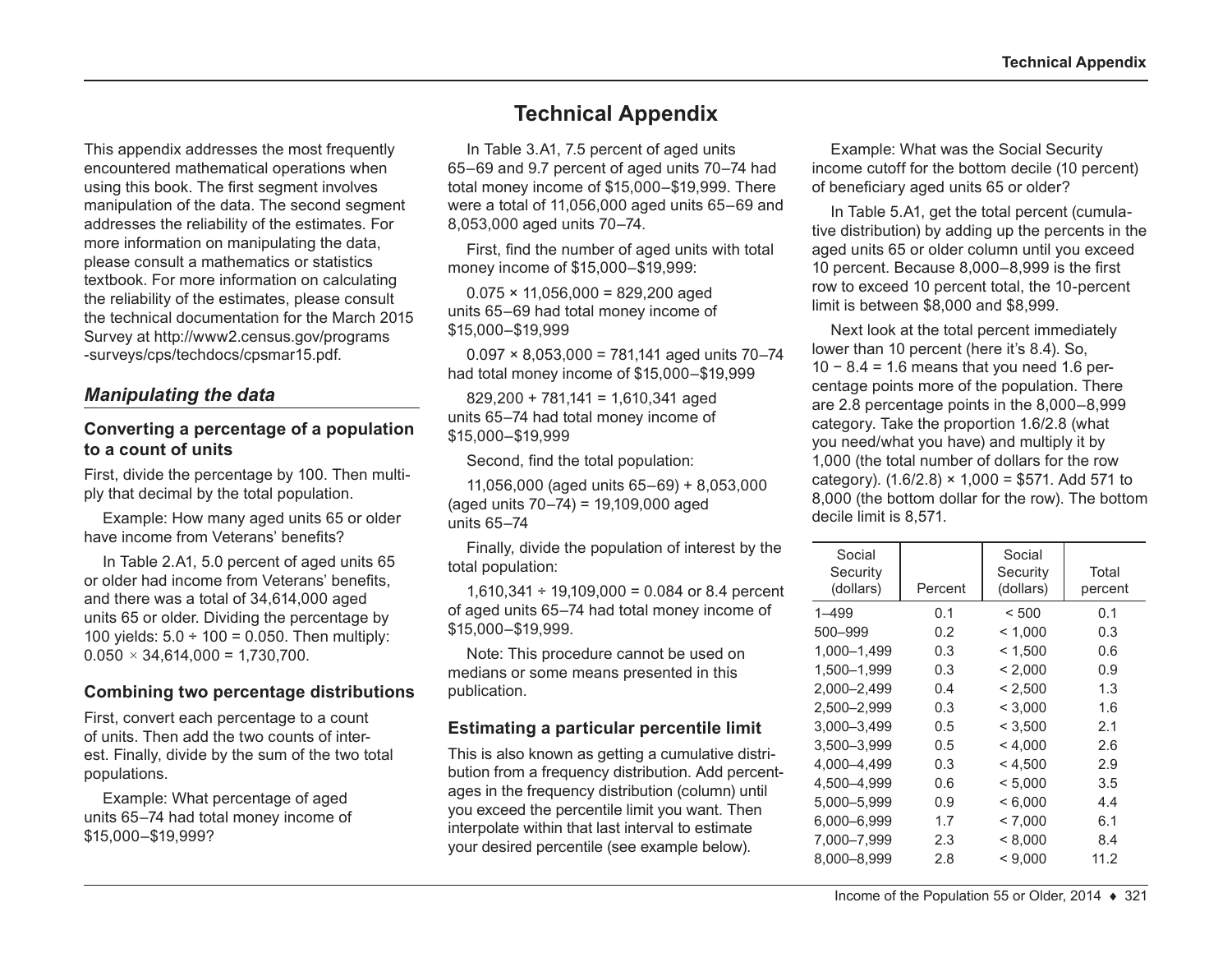### *Reliability of the Estimates*

Because the figures in this report are based on a sample of the older population, all reported statistics (counts, percentages, and medians) are only estimates of population parameters and may deviate somewhat from their true values—that is, from the values that would have been obtained from a complete census using the same questionnaires, instructions, and interviewers.

The standard error is primarily a measure of sampling variability—that is, it measures the variations that occur by chance because a sample rather than the entire population is surveyed. As calculated for this report, the standard error also partly measures the effect of response and enumeration errors but does not measure systematic biases in the data. The chances are about 68 out of 100 that an estimate for the sample would differ from a complete census figure by less than the standard error. The chances are about 95 out of 100 that the difference would be less than twice the standard error.

# *Standard Error of Estimated Percentages*

The reliability of an estimated percentage, computed by using sample data for both numerator and denominator, depends on both the size of the percentage and the size of the total on which the percentage is based. The approximate standard error  $\mathsf{S}_{\mathsf{x}}$  of an estimated percentage can be obtained using the formula

$$
S_{x,p} = \sqrt{\frac{b}{x} p(100 - p)}
$$

Here *x* is the total number of persons, families, or households (the base of the percentage), *p* is the percentage, and *b* is the parameter from the following table associated with the characteristic in the numerator of the percentage.

|                               | Total or |       |       |          |
|-------------------------------|----------|-------|-------|----------|
| Characteristics               |          | Black | Asian | Hispanic |
| <b>Below poverty</b><br>level | 2.441    | 2,441 | 2.441 | 2,441    |
| All income<br>levels          | 1,526    | 1,747 | 1.747 | 1,747    |
| People by<br>family income    | 3.047    | 3.488 | 3,488 | 3,488    |

Use of this formula in calculating the standard error of a single percentage is illustrated as follows:

An estimated 44.7 percent of units aged 65 or older had total money income of \$30,000 or more in 2014 (Table 3.A1). Because the base of this percentage is approximately 34,614,000—the number of units aged 65 or older—the standard error of the estimated 44.7 percent is approximately 0.3 percent. The chances are 68 out of 100 that the estimate would have shown a figure that differed from one resulting from a complete census by less than 0.3 percent. The chances are 95 out of 100 that the estimate would have shown a figure differing from one after a complete census by less than 0.6 percent—that is, this 95 percent confidence interval would range from 44.1 percent to 45.3 percent.

For a difference between two sample estimates, the standard error is approximately equal to the square root of the sum of the squares of the standard errors of each estimate considered separately. This formula will represent the actual standard error quite accurately for the difference between separate and uncorrelated characteristics. If, however, there is a high positive correlation between the two characteristics, the formula will overestimate the true standard error.

A comparison of the difference in the percentage of units aged 62 to 64 and 65 or older who had total money income of \$30,000 or more in 2014 illustrates how to calculate the standard error of a difference between two percentages:

44.7 percent of the 34,614,000 units aged 65 or older and 57.5 percent of the 7,673,000 units aged 62 to 64 had total money income of \$30,000 or more in 2014 (Table 3.A1)—a difference of 12.8 percentage points. The standard errors of those percentages are 0.3 and 0.7, respectively. The standard error of the estimated difference of 12.8 percentage points is about

$$
0.8 = \sqrt{(0.3)^2 + (0.7)^2}
$$

The chances are 68 out of 100 that the difference is between 12.0 and 13.6 percentage points and 95 out of 100 that it is between 11.2 and 14.4 percentage points. Because the confidence interval around the difference does not include zero, there is a statistically significant difference between the proportions of units who are aged 62 to 64 and those who are aged 65 or older with income of \$30,000 or more.